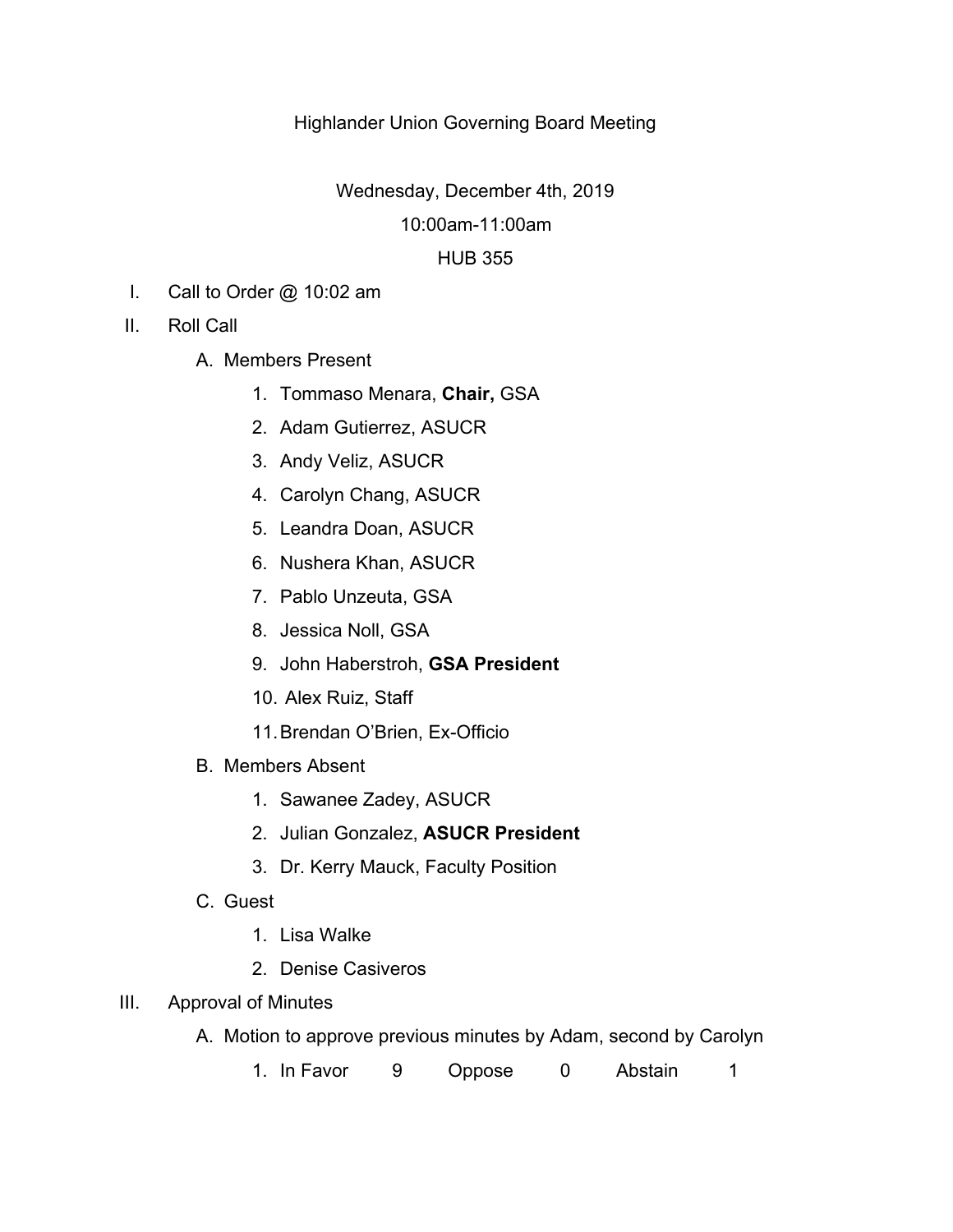- IV. Approval of Agenda
	- A. Motion to approve the agenda by John, second by Carolyn

1. In Favor 9 Oppose 0 Abstain 1

- V. Chair's Report: Tommaso Menara, HUB Chair
	- A. Tommaso had a tour with Brendan of the rooms that will become vacant by catering. Suggest the HUB board to tour the rooms to decide how the rooms should be used. Brendan clarifies it is space in the back of the HUB and HUB facilities has spoken to Brendan about more storage room for their equipment. The kitchen is used by both catering and third party vendors. Possible to increase seating in HUB.
	- B. Doodle poll was sent out to decide meeting times for next quarter
	- C. Meeting the students who advocated for Hala meat on campus on December 5th at 11 am.
- VI. HUB Report: Brendan O'Brien, HUB Director
	- A. Altura ATM/Location
		- 1. Spoke to Lindy from the Student Recreation Center. Leandra states that the conversation was brought up at the last Rec governing board, but not much information was known. Lindy told Brendan about a concern of moving the Altura ATM was the Wellness Express vending machine primarily functions out of cash. Six to nine month process to make the vending machine to accept credit cards. Ask the board whether or not they want to continue pursuing a rental agreement before investing more time. The ATM will allow the HUB to generate revenue from a rental agreement and will have no cost to maintain. Alex asks if the Barn will have an ATM. Brendan answers that he does not know. Alex suggest that the Barn is a good alternative for more foot traffic and easier access for people to use. Adam asks if Altura is a popular credit union for students and possible why they do not receive business. Brendan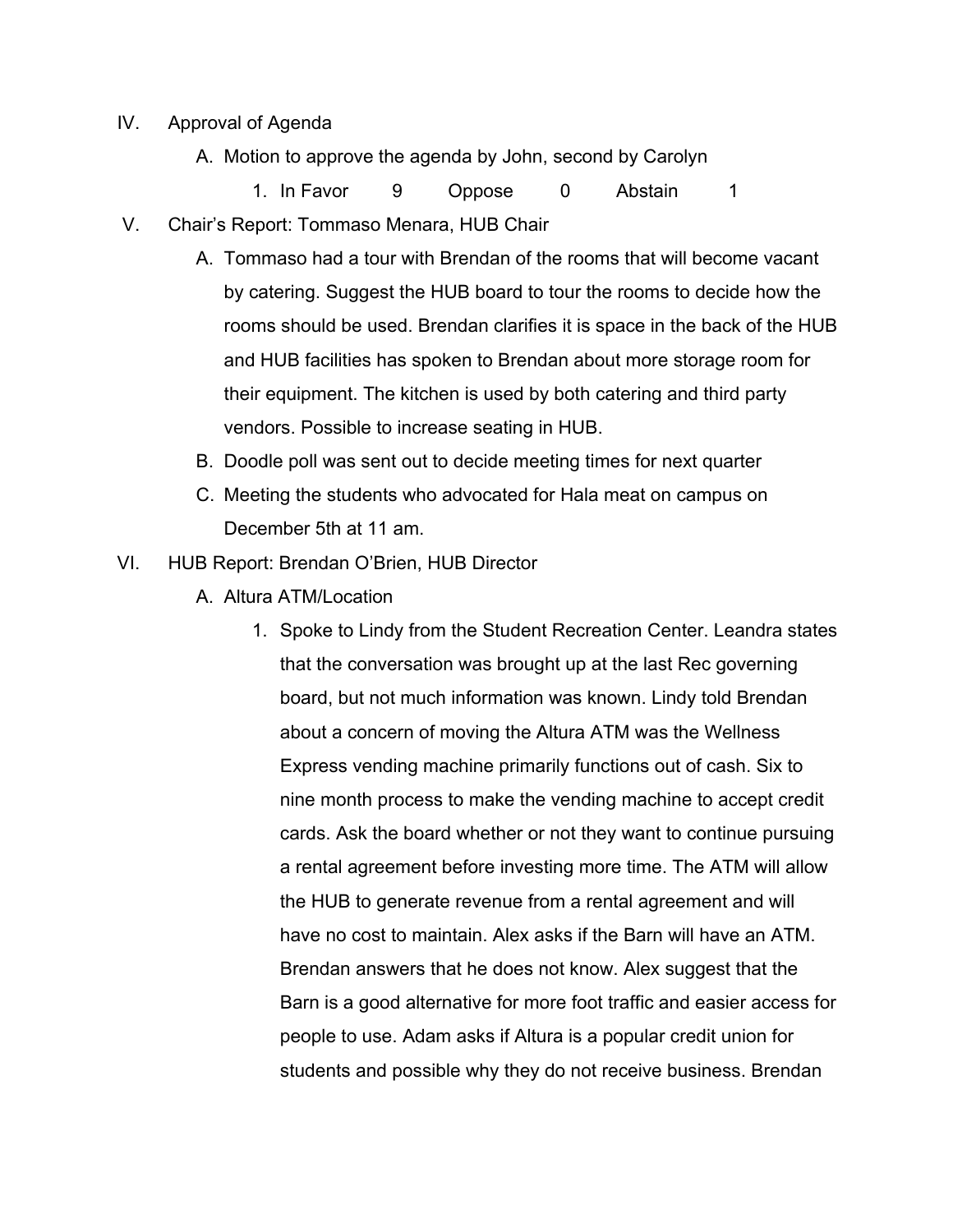states they did not state the exact reason and it is a local credit bank. Carolyn asks where in the Habit would it be located. Brendan states next to the ramp by the entrance. John states that the ATM will be inside and only available during business hours. Brendan says that they are aware of that. Brendan wants the opinion of the board on whether to pursue and will still ask for approval before moving the ATM in the Habit. Adam states that he understands the concern of not having an ATM near the vending machine at the SRC, however if it provides revenue for the HUB we should pursue. Alex states there is already many ATMs in the HUB and Altura not being one of the popular ones another location should be looked at. Carolyn states that this year it could be placed at the Habit and next year it can be moved to the Barn when it is opened. Tommaso asks what the set up time for an ATM would be. Brendan answers that they are going to transfer the machine and bring it over. Jessica states that the bank is not popular and most likely not create more usage than they believe. Adam states that at the SRC only certain people are passing the ATM, but at the Habit a more diverse group of people would come across it. Jessica states that there is already too many ATM and if their bank was not at the HUB they were most likely use one they recognize opposed to Altura a lesser known bank. Alex states that there is no fee for pulling money of Altura if you use a different bank. Tommaso asked Leandra if the Rec Board had discussed changing the vending machine to use credit cards. Leandra states conversations took place, but takes time to make the transfer and issue of not being anonymous. Carolyn suggest that we just test for one year and if it does not get more foot traffic to move locations. John agrees with Alex to spread the ATM so there is not a cluster of ATM at one location. Pablo states if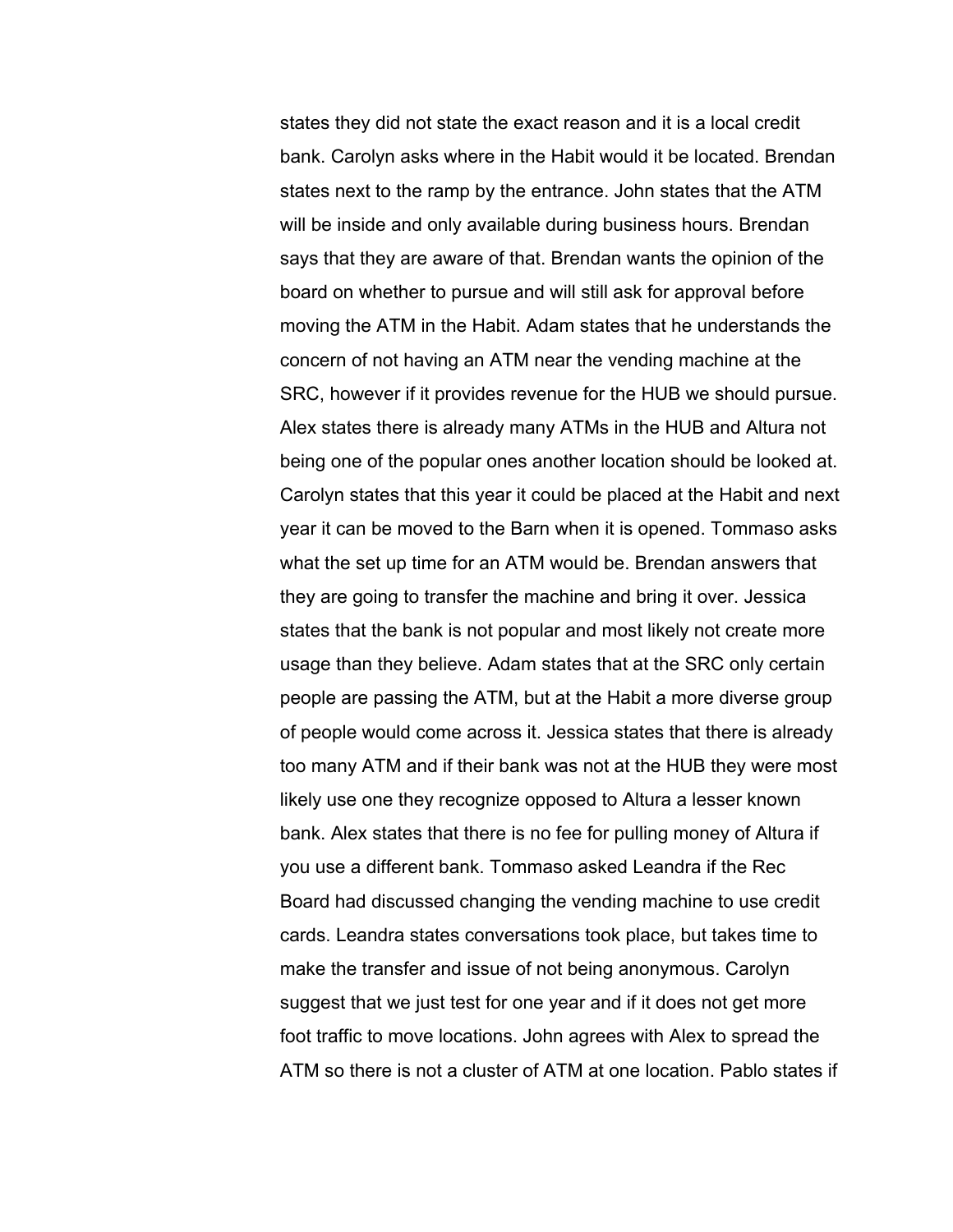a report can be made to make a more clear decision on the topic. Brendan states a report can be made before any approval is made and wants to know from the board whether it should be pursued. The board overall agrees with continue to pursue with negotiations of the ATM.

- B. Security Camera Upgrade
	- 1. Currently the HUB has a separate security camera system from the rest of the university. Currently not supported by ITS and ran internally by the HUB. Integrating with the campus system makes more sense from a safety and operational perspective. Will provide better coverage with 180 degree cameras and will connect with the campus system. John asks that we would only pay for the upgrade but the university will take over the day to day operation. Brendan answers yes and ITS is able to fix cameras quicker and not have to wait as opposed to being less of a priority. Alex is curious if there is a service fee with ITS and what type of support they offer. Brendan says they do not charge for any service and will ask if any fees will come with the service.
- C. Study Break Snack Card
	- 1. Getting snacks from Stater Bros and will only spend \$500 as opposed to \$3000 from catering snacks.
- D. Latitude Fifty-Five Repaint
	- 1. Opportunity in the winter to repaint the Latitude and paint over the mural that was painted by an outside artist over a decade ago. Painting that would match the theme of the Habit and Southern California. Tommaso states that the mural seems more 90's theme and we should repaint it. John mentions if whether the artist may have rights to the mural. Brendan states that he will try and look at previous contracts and receipts and see if it mentions anything.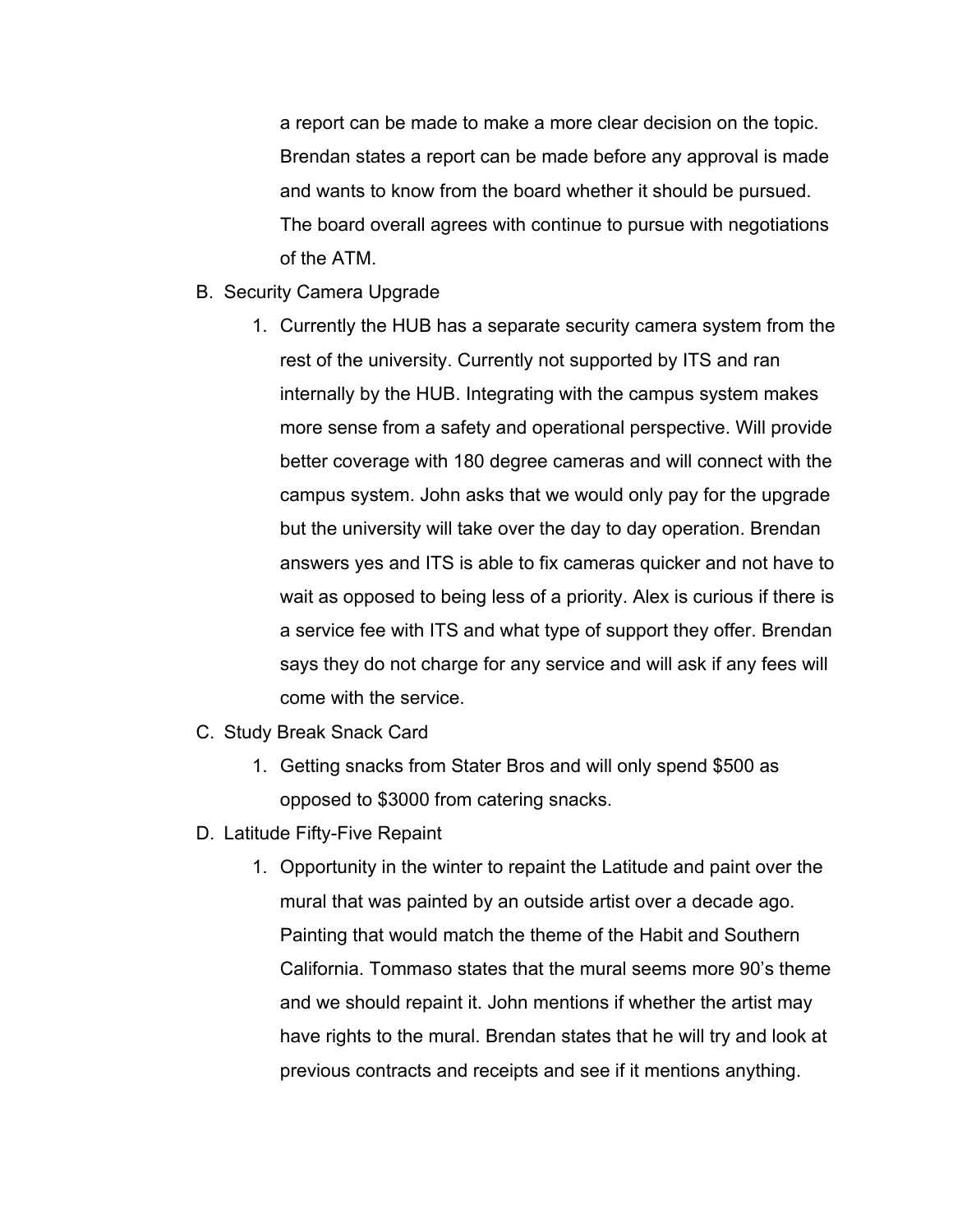Brendan also states that we should let students know that changes might be coming so they are aware of the changes. The whole operation in the upper stairs is open to how we want to change it. Tommaso states if it is possible to make an online form that students can fill out for suggestions on a qr code. John states tabling to talk to students and get feedback on how the spaces can be used. Alex states that discussion on what will be inside the Barn and go based on what type of entertainment will be in the Barn. Lisa states that if there was any contract agreement it would have been brought up when the Habit moved. Brendan states we can vote on it to move forward with the repaint.

- a) Motion to move forward with the Latitude repaint pending on rights to wall by Adam, second by Carolyn.
	- (1) In Favor 9 Oppose 1 Abstain 0
- VII. Food Service Report
	- A. N/A
- VIII. Public Forum

A. N/A

- IX. Subcommittee Reports
	- A. Honorarium and Dining: Will start next quarter
- X. Old Business
	- A. Fee Waivers (10 min.)
		- 1. The HUB board read over the proposal and Brendan said that he heard back from Crystal and staff assembly and they were appreciative of the new proposal. Adam asks if making a decision on this proposal change the previous decision of eliminating fee waivers. Brendan states it does not change the elimination of fee waivers and the fee waiver system was not well organized and a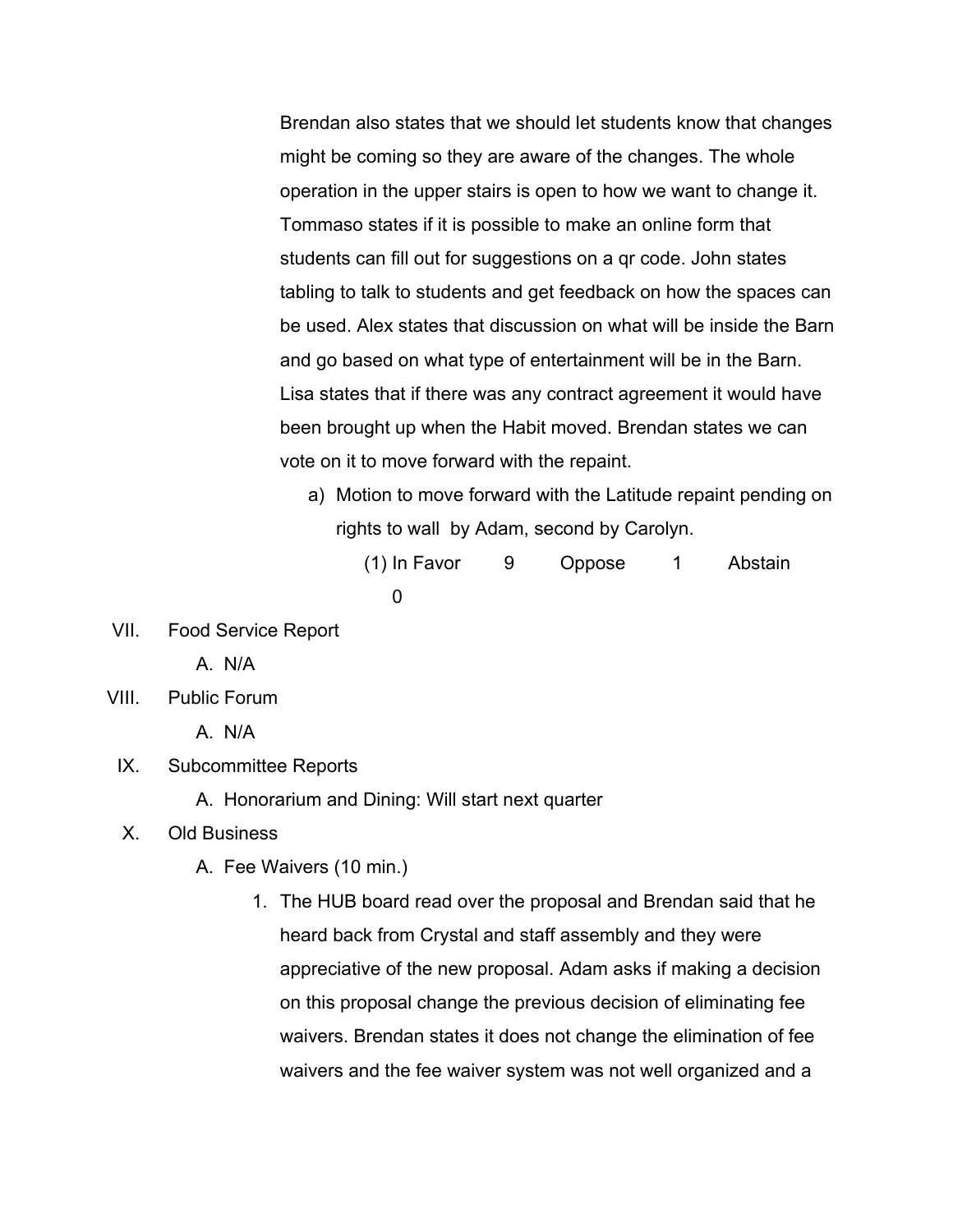broken system. A new proposal for only the remaining two quarters and for volunteer organizations. Adam asks if any other volunteer organizations have reached out besides staff assembly. Brendan states that two other organizations were with staff assembly during the meetings the fee waivers were talked about. An email will be sent out with the new proposal to volunteer organizations that has contacted the HUB and those who have not would also be informed. Jessica asks if we can reach out to them in regards to drafting a letter to VCSA to try and receive more funding for them as the issue would be recurring for them. Brendan clarifies that it would be the Chancellor's office and might be something for the board to consider separately. Jessica states that a draft letter can start, so that way there is no longer conflict the the HUB board and support the organizations. Brendan states that he fully encourages to start the draft letter and set up a meeting to draft it. It is a campus wide issue with limited space and there are other auxiliary units that charge full price for space. The proposal is a fair compromise as we are helping these organizations when no one else is helping them. Alex states his concerns that may arise from the proposal. Volunteer organizations and other organizations has become accustomed to the HUB as it is one of the best facilities which leads to everyone wanting to reserve the HUB. With the new proposal, it would lead to push back for next year and try to receive the same proposal. States that at the Academic Senate it was iterated from the Staff and Faculty Wellness Survey that staff and faculty feel that they are not being supported by administration. Alex believes that staff assembly will ask for the \$10,000 and what happens when the money's gone. John states what happens when all the money's gone because staff assembly can come to the next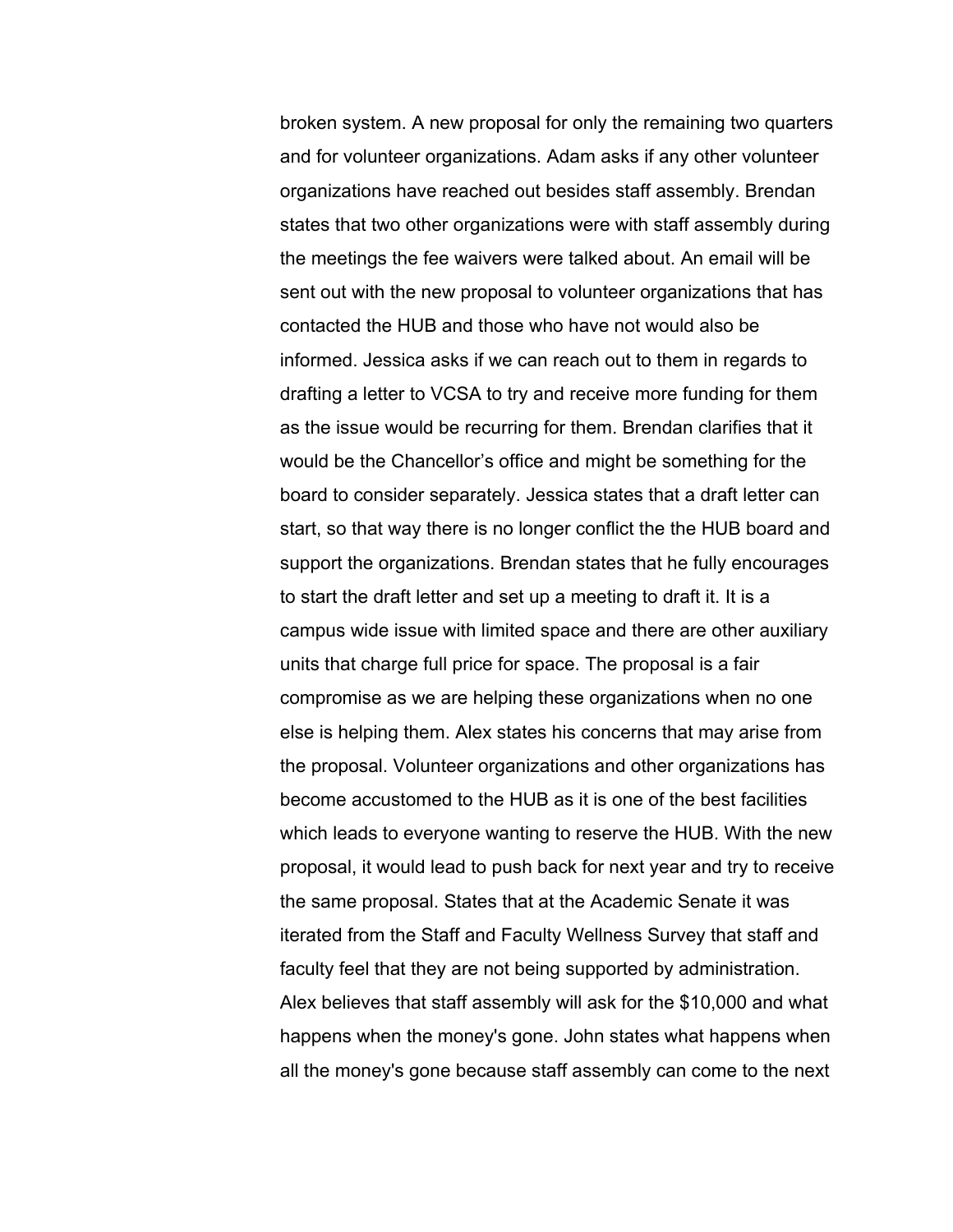meeting with a proposal and use the entire amount. Alex states adding language that up to 50% of the associated fees would be covered. If staff assembly ask for \$10,000 then they would only cover 50% of that fee. Tommaso states it might be better to just add a cap. Jessica states that in VCSA they have a 50% or cap of language. Also on multiple occasions staff assembly mention the cost is \$5000, so we know their budget. If we plan on drafting the letter, we hope they will understand that we are taking their side and we do not have to come back to fee waivers. Tommaso will send a doodle poll to set up another meeting to invite staff assembly to have an informal meeting and discuss about the issue to administration. Tommaso supports putting a cap or 50% in the new proposal. Adam asks if the \$10,000 is for both winter and spring quarters. Brendan says yes they are for both quarters. Tommaso states that if we change the language staff assembly might not be happy if it is changed to \$2000 because they accepted the proposal as is. Brendan states that the expectation is full coverage of fees and anticipates that there might be slight pushback that there might not be full support. Concerns of the proposal not being available for next year will receive pushback and the letter needs to explicitly say that it was a one time offer. Alex says the language is modified to indicate that it is a one time thing and will not be offered next year. Jessica states that only the most vocal group is receiving everything they ask for, but the less vocal group who showed concerns respectfully will not be receiving the aid they need. Alex states that a communication will be set out to all organizations that fall under the proposal about the changes so they are all aware about it.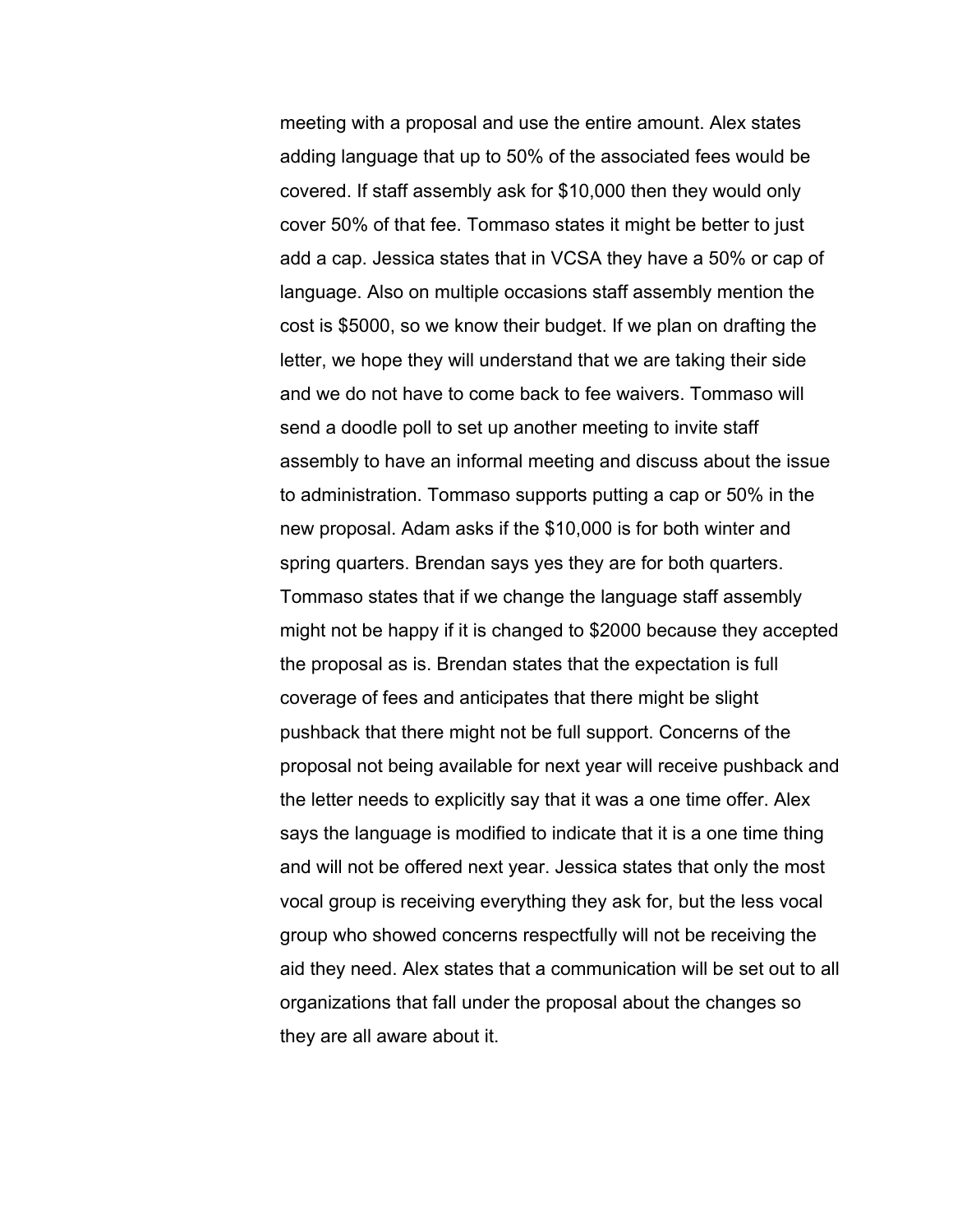- a) Alex motions to amend the proposal to 50% cap of the total cost of the room reservation, second by Carolyn
	- (1) In Favor 7 Oppose 2 Abstain 1
- b) John motions to approve the new proposal, second by Carolyn
	- (1) In Favor 6 Oppose 1 Abstain 3
	- (2) Motion does not pass
- 2. Pablo states that since we are reviewing them in the meetings we are able to put caps on how much they receive. If we approve it without the amendment, it will still allow us to decide how much we are going to give them case by case. Brendan states that it gives us more latitude in deciding how much to give each organizations. Pablo states that is the reason why the proposal should pass in its original form.
	- a) Pablo motions to pass the proposal without the amendment, second by Adam
		- (1) In Favor 9 Oppose 0 Abstain  $\Omega$
- B. 3% Fee Increase for FY 20-21
	- 1. Standard increase of all campus services. As a board we can decide whether we need the 3% increase and last year there was no vote on to increase at all.
	- 2. Motion for 3% increase on fee increase by Carolyn, second by Pablo
		- a) In Favor 8 Oppose 1 Abstain 0
- XI. New Business
	- A. Advance Reservation Requests